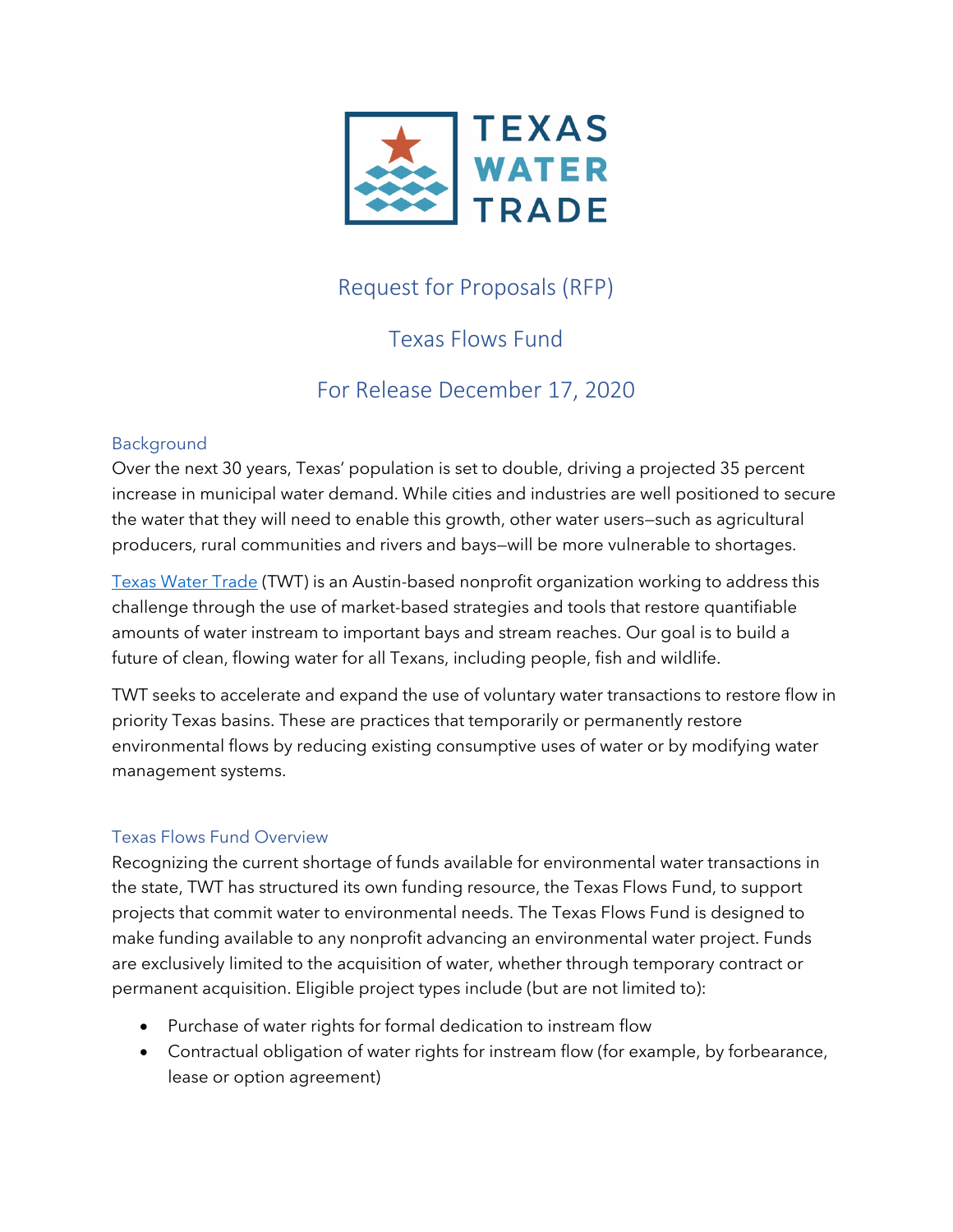- Dedication of return flows to environmental flow needs, particularly in circumstances where the water can be protected instream
- Orders of water from storage whose delivery and/or usage will create environmental flow benefits
- Capture and delivery of unappropriated water into a stream channel, bay or estuary (for example, rainwater or air conditioning condensate)
- Creation and use instream of water saved from implementation of an efficiency or reuse project.

This is a representative but inexhaustive list of projects that may be eligible for the Texas Flows Fund. Eligible nonprofits interested in discussing other project types are encouraged to inquire with TWT through the contact information provided below.

In 2021, TWT has \$500,000 available in the Texas Flows Fund for competitive application.

#### Selection Process

TWT will work with a selection committee to assist in the review and evaluation of proposals. TWT may seek additional information from applicants in the process of review.

Projects in TWT's priority basins will receive higher scoring, as will projects bringing match funds to leverage limited Texas Flows Fund resources.

TWT's priority basins and bays are: Upper Rio Grande, Pecos and Devils; Nueces Bay; Blanco, Lower Guadalupe-San Antonio and San Antonio Bay; Upper Colorado (and tributaries), Matagorda Bay; and the Upper Brazos (with specific emphasis on the Double Mountain Fork and Salt Fork). Groups with environmental water projects beyond these priority basins are still encouraged to apply.

All recipients of the Texas Flows Fund will be required to report on performance of their project on an annual basis using the Flows Restoration Accounting Framework (FRAF, [see](http://texaswatertrade.org/wp-content/uploads/2020/12/TWT_FlowFundRFP_FRAFreportingFINAL.pdf) [here\)](http://texaswatertrade.org/wp-content/uploads/2020/12/TWT_FlowFundRFP_FRAFreportingFINAL.pdf). Applicants are encouraged to review the FRAF before submitting their proposal to ensure that they can comply with this requirement if funded. Projects within bays and estuaries and instream flow projects contributing substantially to a watershed's total flow will be required to undertake more significant monitoring and reporting activities.

### Detailed Request for Proposals

Proposals are limited to **5 pages**. Additional supporting documentation, including photographs, hydrological studies, planning documents, permits and legal documentation, do not count toward that page limit but should be used judiciously.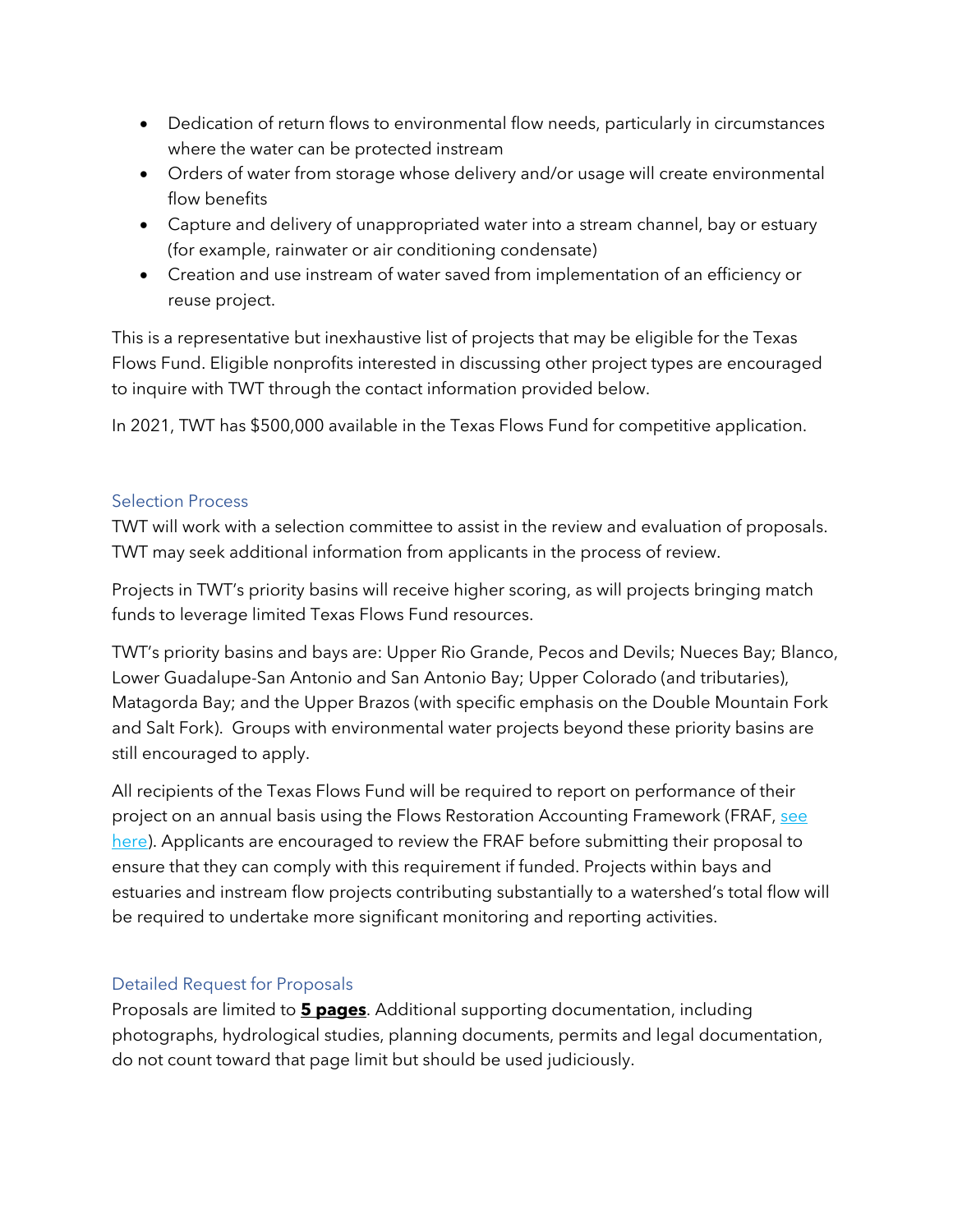Proposals should include the following:

- **•** Brief Project Description
- Project Benefits: What benefits would be created by the proposed project? What species or habitats will the project be designed to benefit?
- Project Assurances: How will water for environmental uses be generated or secured? What legal mechanism(s) is/are in place to ensure water will be available for environmental use?
- Project Cost: What is the total project cost inclusive of the water transaction for which funds are requested?
- Amount Requested: What amount is the applicant requesting from the Texas Flows Fund?
- Project Leverage: What other funds will be brought to leverage Texas Flows Fund resources? How will those funds be used?
- Project Sponsor(s): Who is project lead? Are there other project partners? What are their roles and responsibilities?
- Reporting: How will the project be monitored for compliance and for outcomes?

The selection committee will evaluate proposals based upon the following criteria. Not all of these criteria will be relevant for every type of environmental water transaction; accordingly, these should not be viewed as minimum qualifications but rather as factors that will inform a project's relative scoring:

- 1. The applicant has provided the following:
	- a. water right(s) documentation (if appropriated water);
	- b. a landowner agreement or contract; and
	- c. state agency (or comparable) authorization to use water for instream flow (if applicable).
- 2. The applicant satisfies the following administrative components:
	- a. The water rights to be secured are valid and verifiable (if applicable).
	- b. Landowner/irrigation district agreements are signed or the steps to completion are manageable and timely.
	- c. Agency approval, or comparable approval, has been received or a plan is in effect to ensure transfer of the water is in accordance with Texas law and policy (if applicable).
- 3. The applicant provides a watershed context:
	- a. The proposal summarizes the issues related to watershed health, streamflow, benefiting species status and factors presently limiting their abundance and productivity.
	- b. The proposal demonstrates collaborative efforts with other entities.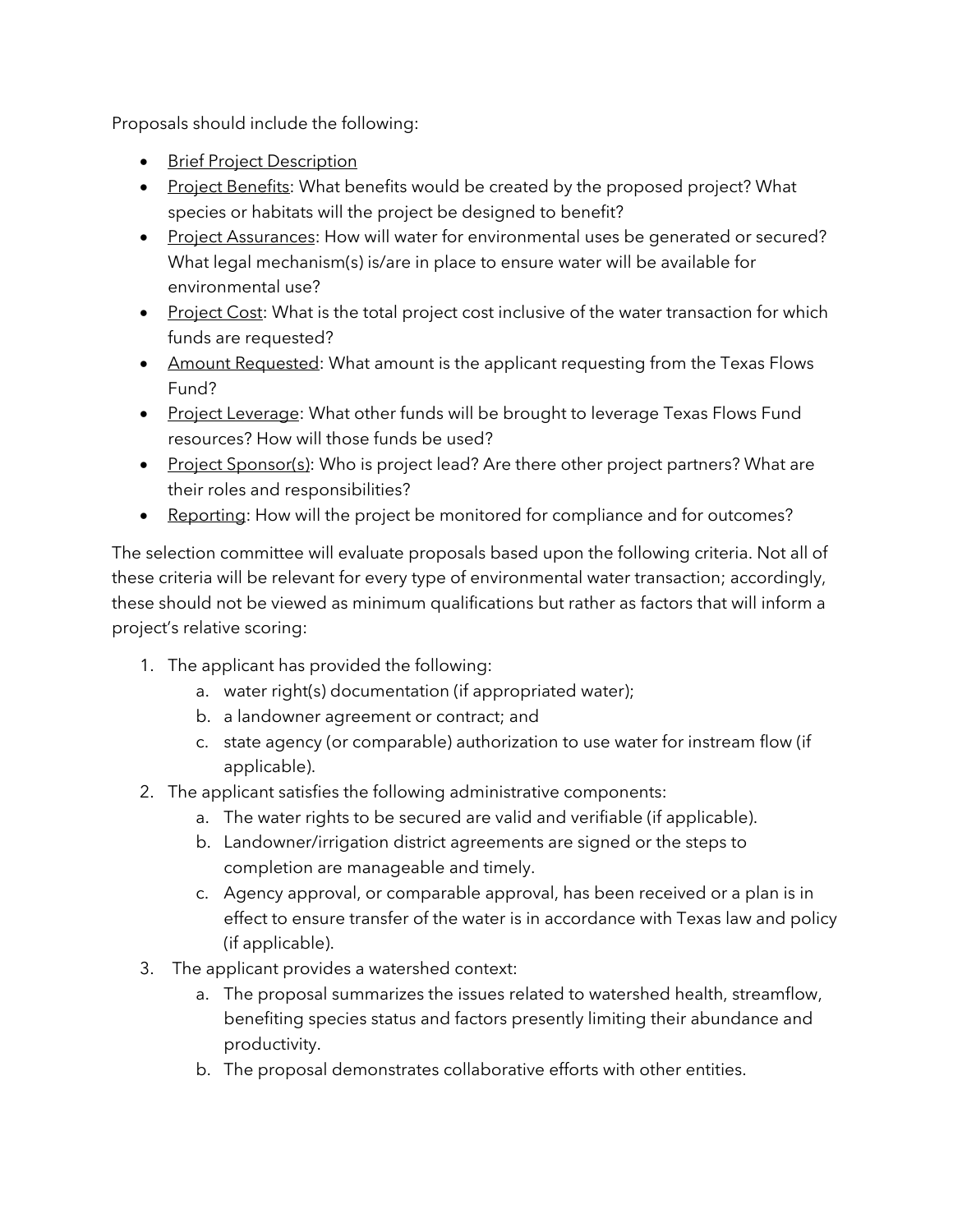- c. The proposal documents how opportunities for cost-sharing and collaboration with other entities were considered and developed.
- d. The proposal considers synergistic effects with other habitat restoration actions in the area.
- e. The proposal is based upon needs expressed in an existing watershed assessment or it describes how a strategic analysis of water acquisition priorities will be developed for that watershed.
- 4. The applicant satisfies the following hydrologic components:
	- a. The proposal will secure water for in-stream flows or freshwater inflows at a location where inadequate flows are a limiting factor to one or more species or and/or water quality.
	- b. The water right is of significant seniority to be available for use at the historic point of diversion at a time of year when needed to benefit one or more species and/or water quality.
	- c. The quantity of water to be used for environmental flows will incrementally restore flow in the targeted waterway to address the identified limiting factor(s).
- 5. The applicant demonstrates a benefit to the following biological and water quality components:
	- a. One or more aquatic or avian species are expected to benefit from the proposal when implemented.
	- b. One or more water quality parameters are expected to improve due to increased quantity of flow.
- 6. The applicant demonstrates cost-effectiveness components:
	- a. The proposal for securing water demonstrates that it is cost-effective in terms of local and regional markets.
	- b. The proposal is based upon valid appraisal and valuation methods.
- 7. The applicant satisfies monitoring components:
	- a. The proposal documents how compliance monitoring will be implemented and reported using the FRAF.
	- b. The proposal makes provisions for basic and effective monitoring of restored flow during the term of the agreement, and the resulting benefit to aquatic and/or avian species and water quality.

### Solicitation Schedule

December 17, 2020: RFP announced and released.

January 12, 2021: Informational webinar held.

February 19, 2021: Proposals due by 5:00 p.m. Central Standard Time (CST).

March 19, 2021: TWT notifies grant recipients.